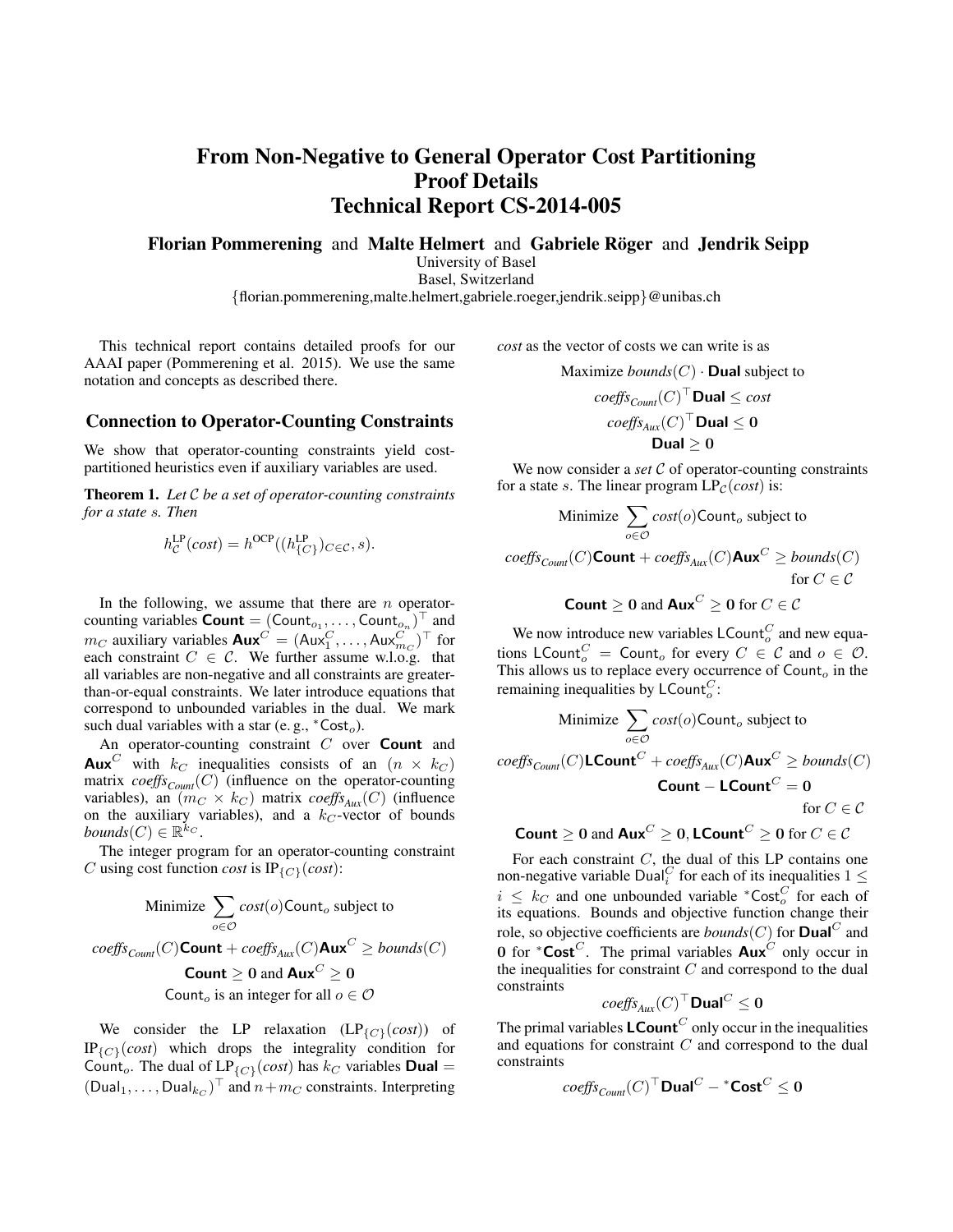Each primal variable  $Count<sub>o</sub>$  occurs in exactly one equation for each constraint  $C$  and corresponds to the dual constraints

$$
\sum_{C \in \mathcal{C}}{^* \mathsf{Cost}^C_o} \leq cost(o)
$$

Together, these constraints make up the dual of  $LP_C(cost)$ :

$$
\begin{aligned}\n\text{Maximize } &\sum_{C \in \mathcal{C}} \text{bounds}(C) \cdot \text{Dual}^C \text{ subject to} \\
\text{coeffs}_{\text{Count}}(C)^\top \text{Dual}^C &\leq^* \text{Cost}^C \\
\text{coeffs}_{\text{Aux}}(C)^\top \text{Dual}^C &\leq 0 \\
&\text{Dual}^C \geq 0 \\
&\text{for } C \in \mathcal{C} \\
&\sum_{C \in \mathcal{C}}^* \text{Cost}_o^C \leq \text{cost}(o) \text{ for } o \in \mathcal{O}\n\end{aligned}
$$

The first two inequalities are exactly the dual constraints of  $LP_{\{C\}}$  (\* $\text{Cost}^C$ ) and the objective function is exactly the sum of the dual objective functions for these LPs. The remaining inequality ensures that  ${}^*$ Cost ${}^C$  defines a general cost partitioning. As we maximize the sum of individual heuristic values over all possible general cost partitionings, the result is the optimal general cost partitioning of the component heuristics.

#### Net-Change Constraints

In the paper, we show that the state equation heuristic is perfect for the projection on a goal variable  $V$ , i.e.

$$
h^{\text{SEQ}}(s, cost) = h^*(s, cost) \text{ in } \Pi^V \text{ for every } V \in vars(s_*)
$$

Here we show that non-goal variables can be transformed into goal variables without influencing the heuristic value. The statement then holds for every  $V \in V$  and the proof in the paper shows that  $h_{C_V}^{\text{LP}}(\text{cost}) = h^V(s)$ .

We extend the domain of each non-goal variable  $V$  with a new value  $v^*$  and the goal description with the fact  $\langle V, v^* \rangle$ . Additionally, we add a new operator  $o<sub>V</sub>$  that is free of cost, has no preconditions and the single effect  $\langle V, v^* \rangle$ . This transformation obviously does not change the perfect heuristic value:  $o_V$  can be added for all non-goal variables to any plan for the original task to satisfy the new goals. Each plan for the transformed task is a plan for the original task if all occurrences of  $o<sub>V</sub>$  are removed.

The transformation also does not change the value of the state equation heuristic. Because the new operator  $o<sub>V</sub>$  can be applied independent of the value of  $V$ , it falls in the category of operators that *sometimes produce*  $\langle V, v^* \rangle$  and *sometimes consume*  $\langle V, v' \rangle$  for every  $v' \in dom(V) \setminus \{v^*\}$ . Net change constraints only mention operators that produce a fact or always consume it. Thus, existing constraints are not changed by adding  $o_V$ .

In the objective function of the LP each operator occurs weighted by its cost. Since the cost of  $o<sub>V</sub>$  is 0, the objective function is unchanged.

The only modification to the linear program is the constraint that is added for the new fact  $\langle V, v^* \rangle$ . As operator  $o_V$ 

is the only one producing this fact and no operator consumes it, the new constraint is

$$
\mathsf{Count}_{o_V} \geq 1
$$

The variable Count<sub>ov</sub> occurs only in this constraint and does not influence the objective value, so it can safely be set to 1. The LP for the transformed task thus has the same solutions for the counting variables of the original operators.

## Potential Heuristics

Admissible and consistent potential heuristics can be classified by a linear program and the paper shows how to do this for a restricted set of tasks. Here we generalize this definition for arbitrary planning tasks.

For a partial variable assignment  $p$ , we introduce the notation  $maxpot(V, p)$  for the maximal potential that a state consistent with  $p$  can have for variable  $V$ :

$$
\begin{aligned} \n\text{maxpot}(V, p) &= \max_{s \text{ consistent with } p} \text{pot}(\langle V, s[V] \rangle) \\ \n&= \begin{cases} \n\text{pot}(\langle V, p[V] \rangle) & \text{if } V \in \text{vars}(p) \\ \max_{v \in \text{dom}(V)} \text{pot}(\langle V, v \rangle) & \text{otherwise} \n\end{cases} \n\end{aligned}
$$

A potential heuristic  $h<sup>pot</sup>$  is goal-aware if and only if  $h<sup>pot</sup>(s) \leq 0$  for all states s consistent with  $s_{\star}$ . It is sufficient to require this condition only for a state that is consistent with  $s_{\star}$  and has maximal potential among all goal states:

$$
\max_{s \text{ consistent with } s_\star} h^{\text{pot}}(s) = \sum_{V \in \mathcal{V}} \text{maxpot}(V,s_\star) \leq 0
$$

The resulting inequality is not state-dependent and is necessary and sufficient for  $h<sup>pot</sup>$  to be goal-aware.

A potential heuristic  $h<sup>pot</sup>$  is consistent if and only if  $h<sup>pot</sup>(\overline{s}) \leq cost(o) + h<sup>pot</sup>(s[\[o]])$  for every state s and every<br>operator o applicable in s. This condition can be simplified operator  $o$  applicable in  $s$ . This condition can be simplified as follows because all facts that are not changed by an effect cancel out:

$$
cost(o) \ge \sum_{V \in \mathcal{V}} \text{pot}(\langle V, s[V] \rangle) - \sum_{V \in \mathcal{V}} \text{pot}(\langle V, s[\![o]\!][V]\rangle)
$$

$$
= \sum_{V \in vars(eff(o))} (\text{pot}(\langle V, s[V] \rangle) - \text{pot}(\langle V, eff(o)[V] \rangle))
$$

Again, it is sufficient to require the inequality only for a state that is consistent with the operator's precondition and that has maximal potential:

$$
cost(o) \geq \sum_{V \in vars(eff(o))} (maxpot(V, pre(o)) - pot(\langle V, eff(o)[V] \rangle))
$$

The resulting inequality is no longer state-dependent and is necessary and sufficient for consistency.

Goal-aware and consistent potential heuristics can thus be compactly classified as a set of linear equations. A goalaware and consistent heuristic is also admissible, so we can use an LP solver to optimize any linear combination of potentials and transform the solution into a consistent and admissible potential heuristic.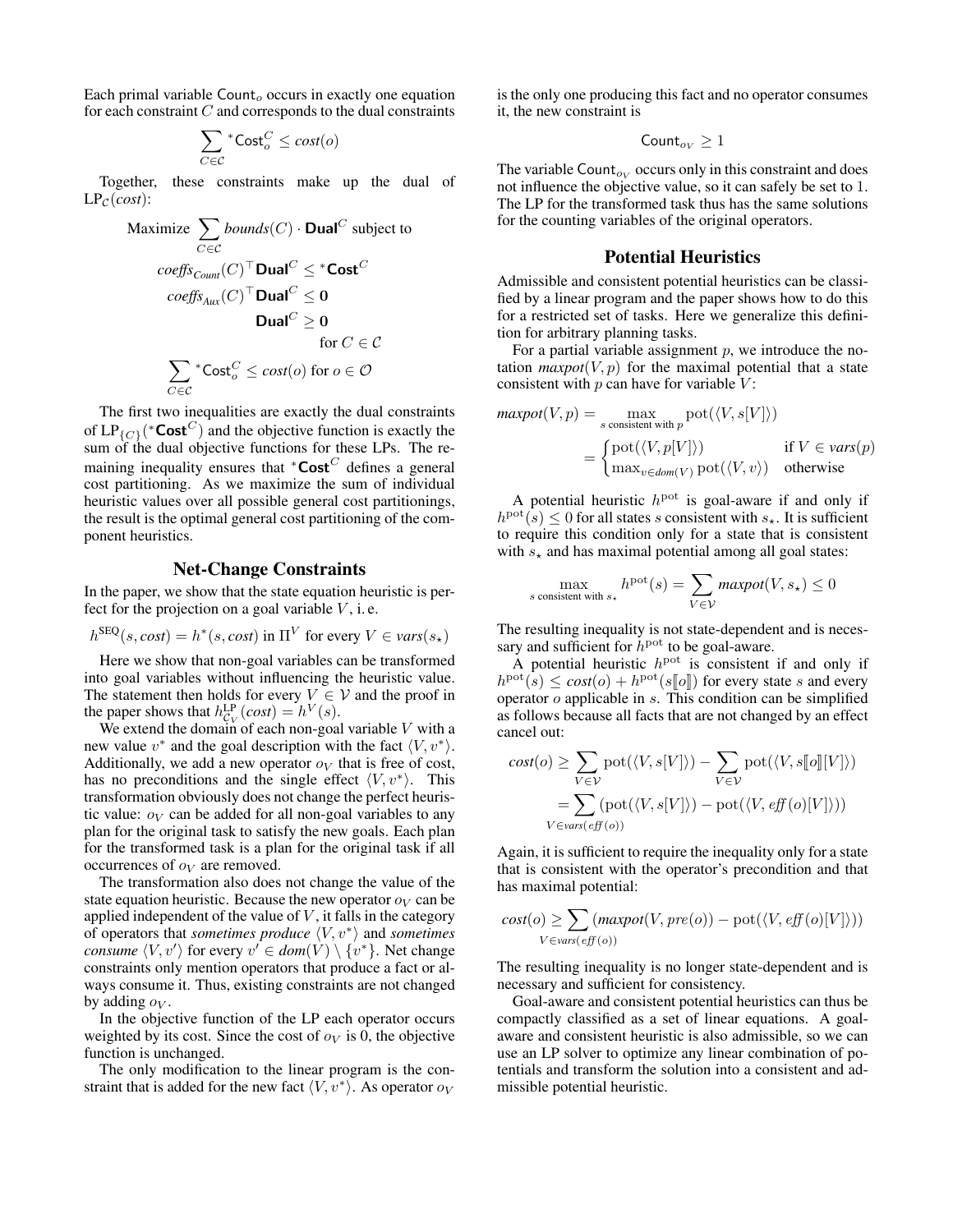Definition 1. *Let* f *be a solution to the following LP:*

$$
\begin{aligned}\n\text{Maximize opt subject to} \\
^* \mathsf{P}_{\langle V, v \rangle} &\leq^* \mathsf{Max}_V \text{ for all } V \in \mathcal{V} \text{ and } v \in \text{dom}(V) \\
&\sum_{V \in \mathcal{V}} \text{maxpot}(V, s_\star) \leq 0 \\
\sum_{V \in \text{vars}(\text{eff}(o))} (\text{maxpot}(V, \text{pre}(o)) -^* \mathsf{P}_{\langle V, \text{eff}(o)[V] \rangle}) &\leq \text{cost}(o)\n\end{aligned}
$$

*for all* o ∈ O *with maxpot* $(V, p) = \begin{cases} {}^*P_{\langle V, p[V] \rangle} & \text{if } V \in vars(p) \\ {}^*M, & \text{if } V \in vars(p) \end{cases}$ <sup>∗</sup>Max<sup>V</sup> *otherwise*

*where the objective function* opt *can be chosen arbitrarily.*

*Then the function*  $pot_{\text{opt}}(\langle V, v \rangle) = f(P_{\langle V, v \rangle})$  *is the* potential function optimized for opt *and*  $h_{opt}^{pot}$  *is the* potential heuristic optimized for opt*.*

**Corollary 1.** The heuristic  $h_{\text{opt}}^{\text{pot}}$  is goal-aware, consistent, *and admissible for any linear combination of potentials* opt*.*

#### Potential Heuristic Estimate in the Initial State

We consider the potential heuristic optimized for the initial state, i.e. using the optimization criterion opt<sub>s<sub>1</sub></sub> =  $\sum_{V \in \mathcal{V}} P_{(V,s_1|v)}$ .  $_{V\in\mathcal{V}}$   $\mathsf{P}_{\langle V, s_{\text{I}}[v]\rangle}.$ 

**Proposition 1.** 
$$
h_{\text{opt}_{s_{\text{I}}}}^{\text{pot}}(s_{\text{I}}) = h^{\text{SEQ}}(s_{\text{I}}).
$$

The state equation estimate  $h^{\text{SEQ}}(s<sub>I</sub>)$  can be written as an LP heuristic for an operator-counting constraint SEQ for  $s<sub>I</sub>$  with coefficient matrix *coeffs*(SEQ) and bounds vector *bounds*(SEQ). The matrix *coeffs*(SEQ) has a column for each operator and a row for each fact. The entry for operator *o* and fact  $\langle V, v \rangle$  is

$$
(coeffs(SEQ))_{o,\langle V,v\rangle} = \begin{cases} 1 & \text{if } o \text{ always produces } \langle V, v \rangle \\ 1 & \text{if } o \text{ sometimes produces } \langle V, v \rangle \\ -1 & \text{if } o \text{ always consumes } \langle V, v \rangle \\ 0 & \text{otherwise} \end{cases}
$$

$$
= \begin{cases} 1 & \text{if } eff(o)[V] = v \\ -1 & \text{if } pre(o)[V] = v \text{ and } \\ 0 & \text{otherwise} \end{cases}
$$

The vector of bounds contains the following entry for each fact  $\langle V, v \rangle$ :

$$
bounds(SEQ)_{\langle V,v\rangle} = 1\{\text{if } s_\star[V] = v\} - 1\{\text{if } s_I[V] = v\}
$$

The heuristic value  $h^{\text{SEQ}}(s_1)$  is the objective value of the following LP:

Minimize 
$$
\sum_{o \in \mathcal{O}} cost(o)Count_o
$$
 subject to   
coeffs(SEQ)**Count**  $\geq$  *bounds*(SEQ)  
**Count**  $\geq 0$ 

The dual of this LP has one non-negative variable  $X_{(V,v)}$ for each fact  $\langle V, v \rangle$  and one constraint for each operator:

$$
\begin{aligned}\n\text{Maximize} & \sum_{V \in \mathcal{V}} \text{bounds}(\text{SEQ})_{\langle V, v \rangle} \mathsf{X}_{\langle V, v \rangle} \text{ subject to} \\
& v \in \text{dom}(V) \\
& \text{coeffs}(\text{SEQ})^\top \mathbf{X} \leq \text{cost} \\
& \mathbf{X} \geq \mathbf{0}\n\end{aligned}
$$

The objective function is 0 for all facts that are neither contained in  $s_1$  nor in  $s_*$  so it can be simplified to:

$$
\sum_{V\in \mathit{vars}(s_\star)}\!\!\!\!\!\!\!\!\!\!\!X_{\langle V,s_\star[V]\rangle}-\sum_{V\in \mathcal{V}}\!\!\!\!\!\!\!\!X_{\langle V,s_I[V]\rangle}
$$

The constraint for operator  $\sigma$  is 0 for all variables that are not affected by o:

$$
\sum_{V \in vars(eff(o))} X_{\langle V, eff(o)[V] \rangle} - \sum_{V \in vars(eff(o))} X_{\langle V, pre(o)[V] \rangle} \le cost(o)
$$
\n
$$
\sum_{\substack{V \in vars(pref(o))} \langle vars(pre(o))} X_{\langle V, pre(o)[V] \rangle} \le cost(o)
$$

We call the resulting linear program  $LP(SEQ)$  and use LP(pot) for the LP calculated for  $h_{\text{opt}_{s_1}}^{\text{pot}}(s_1)$ .

A solution f for  $LP(SEQ)$  can be converted into a solution  $g$  for  $LP(pot)$  that has the same objective value. This can be checked by setting

$$
g(^*P_{\langle V,v\rangle}) = \begin{cases} f(\mathsf{X}_{\langle V,s_*[V]\rangle}) - f(\mathsf{X}_{\langle V,v\rangle}) & \text{if } V \in vars(s_*)\\ - f(\mathsf{X}_{\langle V,v\rangle}) & \text{otherwise} \end{cases}
$$

$$
g(^*{\mathsf{Max}}_V) = \max_{v \in dom(V)} g(^*P_{\langle V,v\rangle})
$$

The objective function of  $LP(pot)$  under q is identical to the one of  $LP(SEQ)$  under f:

$$
\sum_{V \in \mathcal{V}} g(^*P_{\langle V, s_1[V] \rangle}) = \sum_{V \in vars(s_\star)} f(\mathsf{X}_{\langle V, s_\star[V] \rangle}) - \sum_{V \in \mathcal{V}} f(\mathsf{X}_{\langle V, s_1[V] \rangle})
$$

The inequality  $g({^*P}_{(V,v)}) \leq g({^*Max}_V)$  is obviously satisfied. To show  $\sum_{V \in \mathcal{V}} g(maxpot(V, s_\star)) \leq 0$ , we show that  $g(maxpot(V, s_*)$   $\leq$  0 holds for all V. For a goal variable V we have  $g(maxpot(V, s_*)$  =  $g({^*P}_{(V, s_*(V))})$  =  $f(\mathsf{X}_{\langle V,s_{*}[V] \rangle}) - f(\mathsf{X}_{\langle V,s_{*}[V] \rangle}) = 0$ . For non-goal variables there is some  $v_{\text{max}} \in dom(V)$  with

$$
g(\text{maxpot}(V, s_{\star})) = g({}^{\ast} \text{Max}_V) = \max_{v \in \text{dom}(V)} g({}^{\ast} \text{P}_{\langle V, v \rangle})
$$

$$
= g({}^{\ast} \text{P}_{\langle V, v_{\text{max}} \rangle}) = -f(\text{X}_{\langle V, v_{\text{max}} \rangle}) \le 0
$$

For the last inequality we consider each variable  $V \in$ *vars*( $eff(o)$ ) separately. If  $V \in vars(pre(o))$ :

$$
g(\operatorname{maxpot}(V, \operatorname{pre}(o))) - g(^*P_{\langle V, \operatorname{eff}(o)[V] \rangle})
$$
  
= 
$$
g(^*P_{\langle V, \operatorname{pre}(o)[V] \rangle}) - g(^*P_{\langle V, \operatorname{eff}(o)[V] \rangle})
$$
  
= 
$$
f(\mathsf{X}_{\langle V, \operatorname{eff}(o)[V] \rangle}) - f(\mathsf{X}_{\langle V, \operatorname{pre}(o)[V] \rangle})
$$

For  $V \notin vars(pre(o))$  there is some  $v_{\text{max}} \in dom(V)$  with

$$
g(maxpot(V, pre(o))) - g(*P_{(V, eff(o)[V])})
$$
  
=  $g(*Max_V) - g(*P_{(V, eff(o)[V])})$   
=  $g(*P_{(V,v_{max})}) - g(*P_{(V, eff(o)[V])})$   
=  $f(X_{(V, eff(o)[V])) - f(X_{(V,v_{max})}) \le f(X_{(V,v)})$